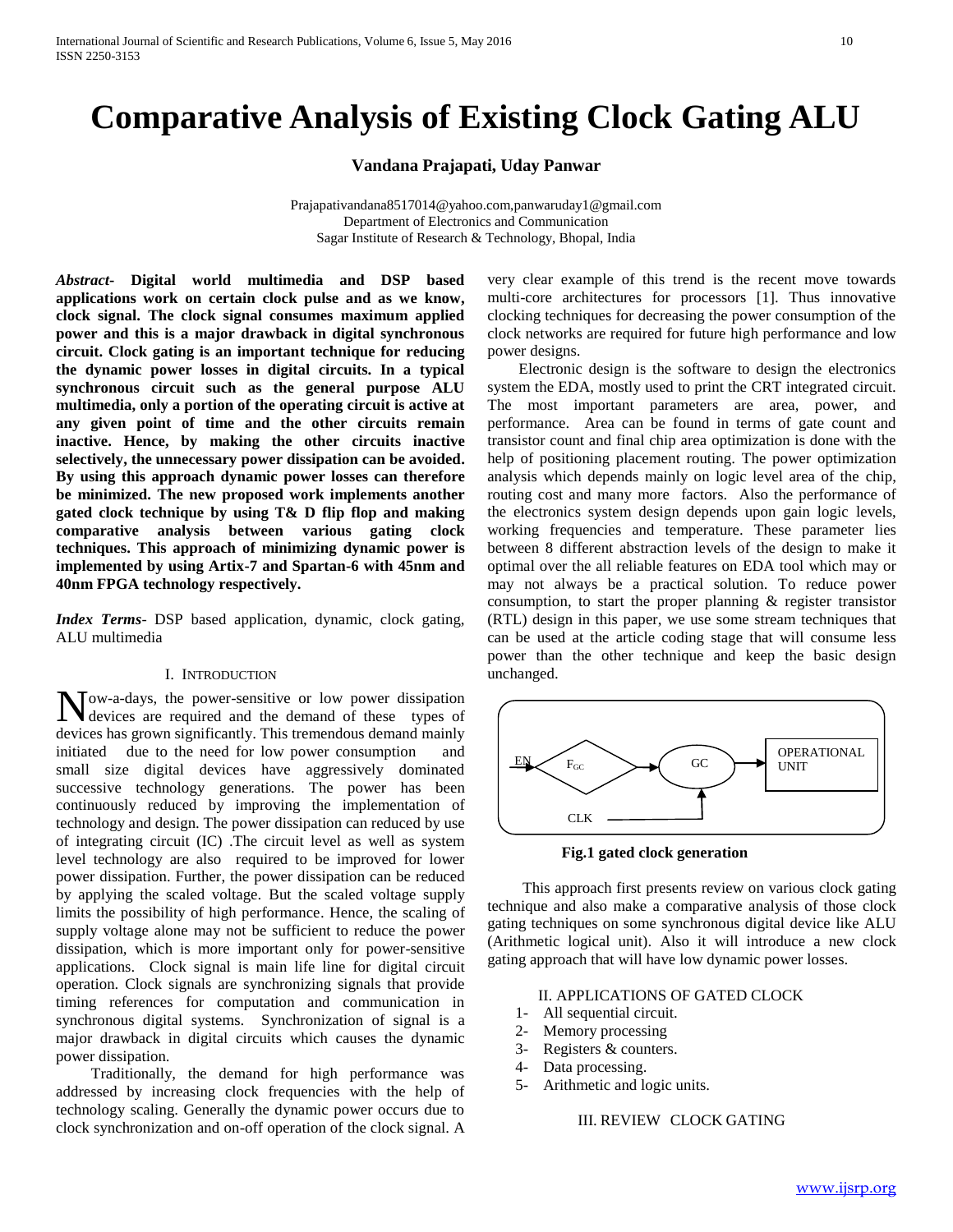International Journal of Scientific and Research Publications, Volume 6, Issue 5, May 2016 11 ISSN 2250-3153

 There are different types of clock gating techniques for implementation of gated clock.

### *1. AND GATES*

 Implementation of the Clock gating signal is done through the AND gate [6][9][13].The AND gated clock is latch free clock gated signal. As shown form the fig .1 the gated clock is applied to ALU with enable signal and operation select and the ALU perform selected operation.



**Fig.2 logic gate generate clock gating.**

But gates based design suffer from the major problem in this technique as gated clock remain active till the enable signal remains active. When the enable goes to negative logic or 0, clock terminates and also glitches are introduced in gate or latch base gated clock signal.



 **Fig.3 Wave form of latch free -GC**

# **2. LATCH BASED CLOCK GATING**

 Latch based implementation overcome the glitch problem [11]. In the latch based gated clock the enable signal is not applied directly and not applied to gated clock generation device. The enable signal is applied through the latch. This approach reduces the glitch problem and reduces the unwanted transition of enable signal.



 **Fig.4 Latch based clock gating.**

Fig. Show the wave form of latch based gated design in which the gated clock remain active till the EN remains in active high and have no transition in the gated clock. When the EN goes

low the gated clock terminates after completing selected operation.



 **Fig.5 wave form of latch based design**

# *3. MUX BASED CLOCK GATING*

 During implementation of multiplexer based clock gating [13][11] we take mux to close and open a feedback path around a basic D-type flip-flop. In this technique, the enable signal is used as control signal as shown in the figure. This is the reasonable choice because it is simple, robust, and compliant with the rules of synchronous design. It is a safe to use Multiplexer based process because it has number of good features but consumes more power due to multiplex per bit. This is because any toggling of the clock input of a disabled flip-flop amounts to wasting of energy in discharging and recharging the associated node capacitances for nothing. The capacitance of the CLK input is not the only contribution as any clock edge causes further nodes to toggle within the flip-flop itself [11].



**Fig.6 Multiplexer generated clock.**

 All the previous clock gating approaches face the problem of size meaning those approach which require less size and low power, there will be the issue of glitches and those approaches which have large size , face no glitches problem ,but these structures have increased static power dissipation problem. In all previous approaches only few approaches will reduce the clock power but still some are facing the problem of clock power consumption. In some previous architecture there was need of extra input and output pins. As we know for VLSI chip increase in input and output pins will increase the cost of the whole process.

# **4.** *FLIP***–FLOP BASED GATED CLOCK**